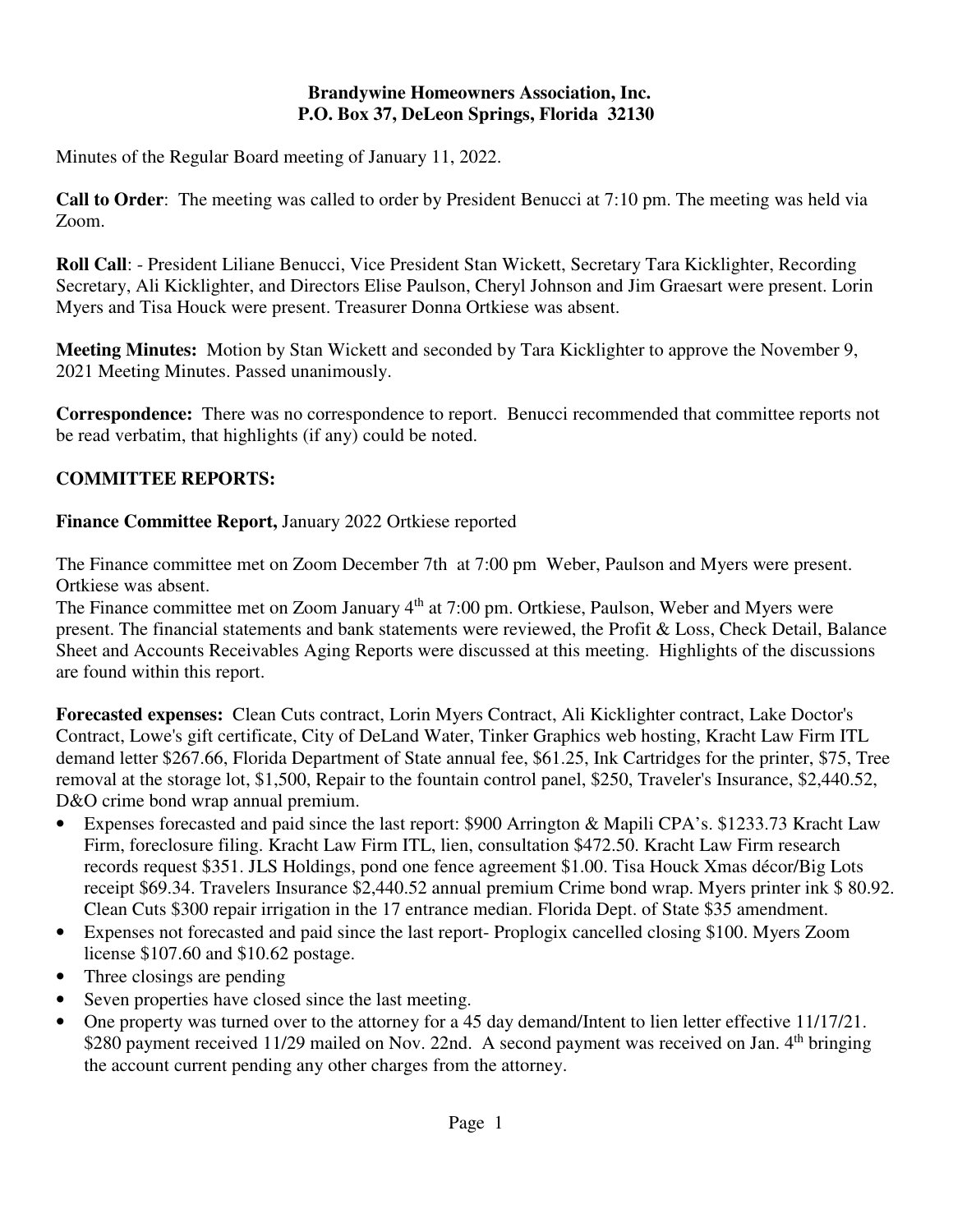- The CPA has prepared a compilation of our Revenue and Expenses for the last fiscal year and IRS Corporate form 1120 H.
- Myers renewed the Zoom license for 1 year on a recurring contract.
- Myers added T. Kicklighter and Benucci to the PO Box list of people who can sign for certified mail.
- The FC recommends an increase of \$50 to the estoppel fee to reimburse the preparer \$50.00, under New Business.
- Myers prepared and delivered the billing for the annual 2021 Facilities Maintenance contract to the Messina apartments.
- We received a cancellation notice from our insurer, Bankers Property and Liability insurance effective May 1 st .
- 20 second quarter reminder letters were mailed on Monday 1/10. As of today's date, 21 properties are in arrears for second quarter assessments.

## **ARB - Benucci Reported for Quinn:**

| Date           |                  | <b>Request</b>                                                                                                             | <b>Status</b>                               |
|----------------|------------------|----------------------------------------------------------------------------------------------------------------------------|---------------------------------------------|
| $12 - 29 - 21$ | Concord Rd       | Received an app to repaint house olive green.<br>Requested paint swatch. (pending)                                         | Revd by Myers<br><b>APPD</b> by Quinn       |
| 12-29-21       | Valley Forge Rd. | Received an app to remove 2 trees from the front yard.                                                                     | Revd by Myers<br>APPD by Quinn              |
| 11-23-21       | Kings Mtn. Rd    | Received an app to replace the wood on the house with<br>a natural color vinyl siding. (scheduled for later this<br>month) | Revd by Myers<br>APPD by Quinn              |
| $11 - 22 - 21$ | Concord Rd       | Received an app to remove a decaying tree from the<br>front yard. (pending)                                                | Revd by Myers<br><b>APPD</b> by Quinn       |
| $11 - 7 - 21$  | Lancaster Rd     | Received an app to add screen enclosure with shingle<br>roof to closely match shingles on the home. (waiting on<br>permit) | Revd by Myers<br>APPD by Quinn              |
| $8 - 6 - 21$   | Burgoyne Rd      | Received an app to repaint house the existing color<br>light grey with dark gray trim. (rescheduled to Spring)             | Revd by<br><b>Graesart APPD</b><br>by Quinn |

#### **PENDING**

#### **COMPLETED**

| Date           |                 | <b>Request</b>                                                                                                                                                  | <b>Status</b> |
|----------------|-----------------|-----------------------------------------------------------------------------------------------------------------------------------------------------------------|---------------|
| $9 - 20 - 21$  | Concord Rd      | Received an app for replacing fencing with vinyl<br>fencing. Fence co. pulling permit. (Waiting on permit)                                                      | Completed     |
| $8 - 13 - 21$  | Concord Rd      | Received an app for adding a screen porch enclosure.<br>Spoke with Win Tin and screen enclosure will be<br>screen top like a screened pool. (Waiting on permit) | Completed     |
| $10-28-21$     | Burgoyne Rd     | Received an app to reshingle roof to match the colors of<br>the current roof, Resawn Shake.                                                                     | Completed     |
| $11 - 18 - 21$ | Saratoga Rd     | Received an app to remove a decaying tree from<br>property close to house and leaning towards home.                                                             | Completed     |
| $12 - 11 - 21$ | Valley Forge Rd | Received an app to remove a decaying tree from the<br>front yard.                                                                                               | Completed     |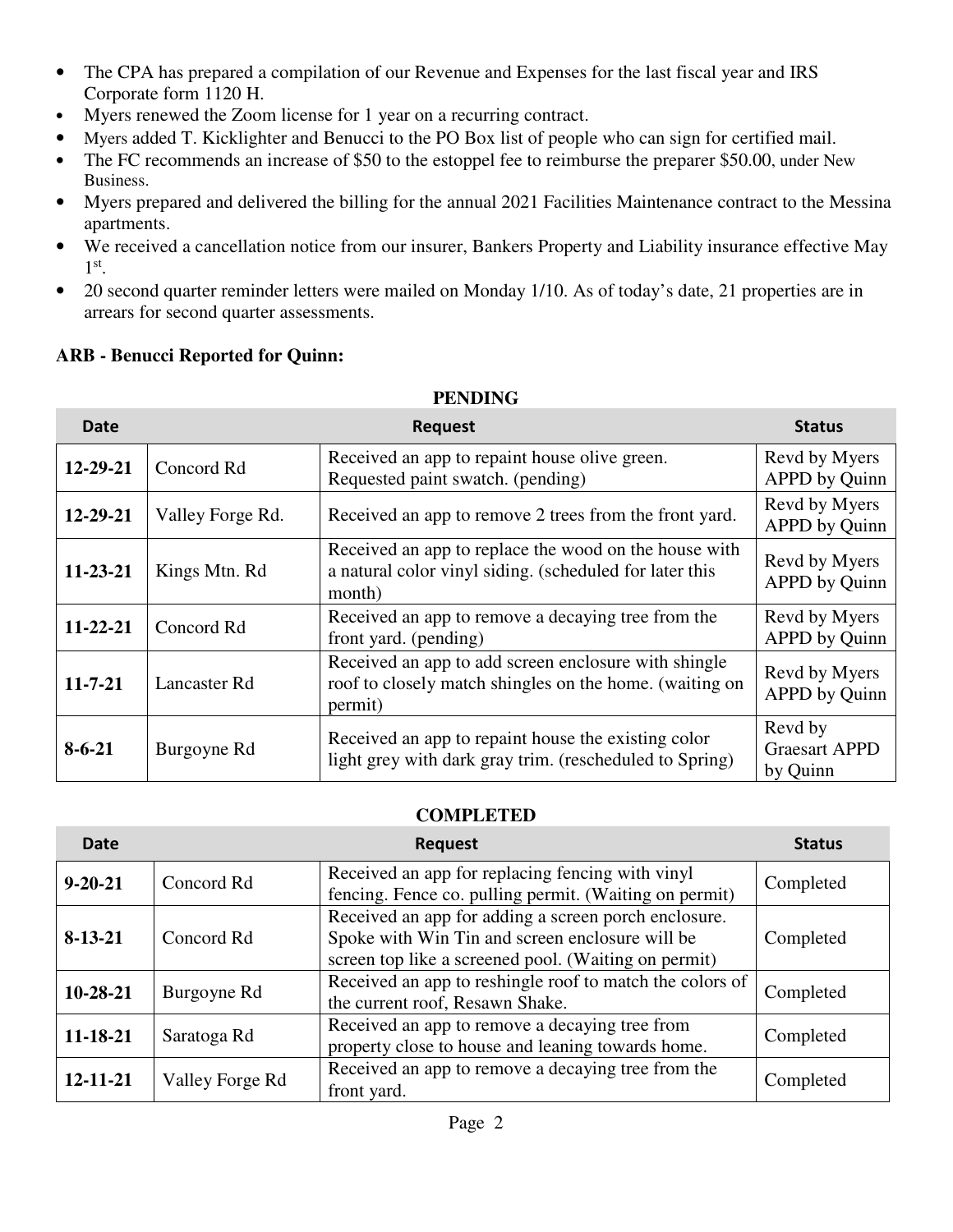## **Beautification:**

December 2021 Holiday Decorations award went to Jimmy and Cindy Capps, Lexington Rd. The January 2022 Beautification Award went to Betty Ryals, Concord Rd.

**Grounds & Maintenance**: Graesart reported the following:

- Street light repaired across from the tennis court.
- Street light reported out by 810 Freemans Farm
- Street light repaired by the Rt. 17 entrance
- Ponds treated by Lake Doctors
- Ric Ortkiese replaced the ground fault electric receptacle at the 17 entrance
- Ponds were treated for mosquitoes by Lake Doctors fountains inoperative.
- Clean Cuts monthly report indicates the meadow and bridge were mowed, invasive growth on the curve before W. Village Greed Rd. was cut back. The hedge on Brandywine Rd. was trimmed and the growth at the fence at pond one was trimmed. Routine mowing was complete.
- Street light at 2810 N. Concord reported to Duke
- Both ponds treated for algae by Lake Doctors
- Street light repaired near 2810 N. Concord
- Small pond pump repair was approved. Approximately \$250.00 for components for one timer, one new breaker and two new padlocks.
- Houck cleaned the sign at the 15a entrance
- Irrigation repaired at the Rt. 17 entrances by Mike Graves and an irrigation contractor for \$300. Mike donated his time.
- Beautification mulching under consideration and will cost approximately \$1500.00. Tree removal at the Storage Lot estimated \$1,100.
- Village Green culvert and retaining wall repair estimated at approximately \$10,000.
- Robert Hogan to buy, paint, and install 7 tops for the community sign poles. Expected completion date is 1/15/2022.

**Storage Facility**: Campanella's report indicated the following:

- 44 Lot Spaces
- 9 Vacant Spots
- VSO continues to conduct routine "Extra Patrols" in the Brandywine Shopping Center and storage lot area.
- No incidents were reported.

**Rules Compliance:** Houck reported the following:

### **Unresolved from November**

• On 9/15 an email was sent to a tenant on Kings Mountain Road. as a reminder to either remove the commercial sign on the vehicle in the driveway, or park the vehicle in the garage. The tenant responded that it would be rectified right away.